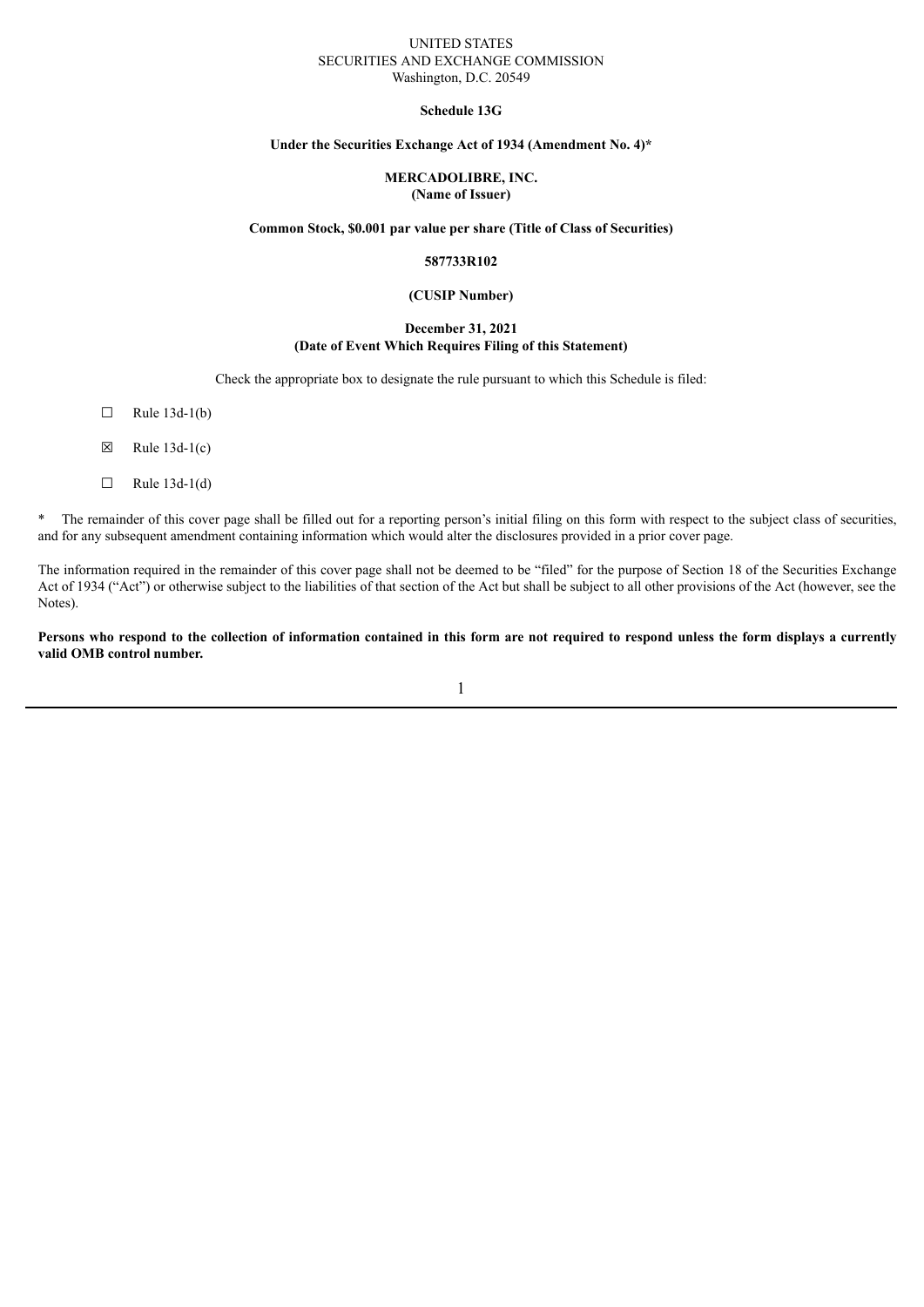# **CUSIP No. 587733R102 13G Page <sup>2</sup> of <sup>5</sup> Pages**

| 1.            | <b>NAME OF REPORTING PERSONS</b>                           |    |                                                              |            |  |  |
|---------------|------------------------------------------------------------|----|--------------------------------------------------------------|------------|--|--|
|               | I.R.S. IDENTIFICATION NO. OF ABOVE PERSONS (ENTITIES ONLY) |    |                                                              |            |  |  |
|               | Galperin Trust                                             |    |                                                              |            |  |  |
| 2.            |                                                            |    | CHECK THE APPROPRIATE BOX IF A MEMBER OF A GROUP             | (a) $\Box$ |  |  |
|               |                                                            |    |                                                              | (b) $\Box$ |  |  |
| 3.            | <b>SEC USE ONLY</b>                                        |    |                                                              |            |  |  |
| 4.            | CITIZENSHIP OR PLACE OF ORGANIZATION                       |    |                                                              |            |  |  |
|               | New Zealand                                                |    |                                                              |            |  |  |
|               |                                                            | 5. | <b>SOLE VOTING POWER</b>                                     |            |  |  |
|               | <b>NUMBER OF</b>                                           |    | $\Omega$                                                     |            |  |  |
| <b>SHARES</b> |                                                            | 6. | <b>SHARED VOTING POWER</b>                                   |            |  |  |
|               | <b>BENEFICIALLY</b>                                        |    | 3,900,000 shares of Common Stock                             |            |  |  |
|               | <b>OWNED BY</b>                                            |    | <b>SOLE DISPOSITIVE POWER</b>                                |            |  |  |
|               | <b>EACH REPORTING</b>                                      |    | $\Omega$                                                     |            |  |  |
|               | PERSON WITH                                                | 8. | <b>SHARED DISPOSITIVE POWER</b>                              |            |  |  |
|               |                                                            |    | 3,900,000 shares of Common Stock                             |            |  |  |
| 9.            |                                                            |    | AGGREGATE AMOUNT BENEFICIALLY OWNED BY EACH REPORTING PERSON |            |  |  |
|               | 3,900,000 shares of Common Stock                           |    |                                                              |            |  |  |
| 10.           |                                                            |    | CHECK BOX IF THE AGGREGATE AMOUNT IN ROW (9) EXCLUDES        |            |  |  |
|               | <b>CERTAIN SHARES</b>                                      |    |                                                              | П          |  |  |
| 11.           |                                                            |    | PERCENT OF CLASS REPRESENTED BY AMOUNT IN ROW (9)            |            |  |  |
|               | 7.74%                                                      |    |                                                              |            |  |  |
| 12.           | <b>TYPE OF REPORTING PERSON</b>                            |    |                                                              |            |  |  |
|               | 0 <sup>0</sup>                                             |    |                                                              |            |  |  |
|               |                                                            |    |                                                              |            |  |  |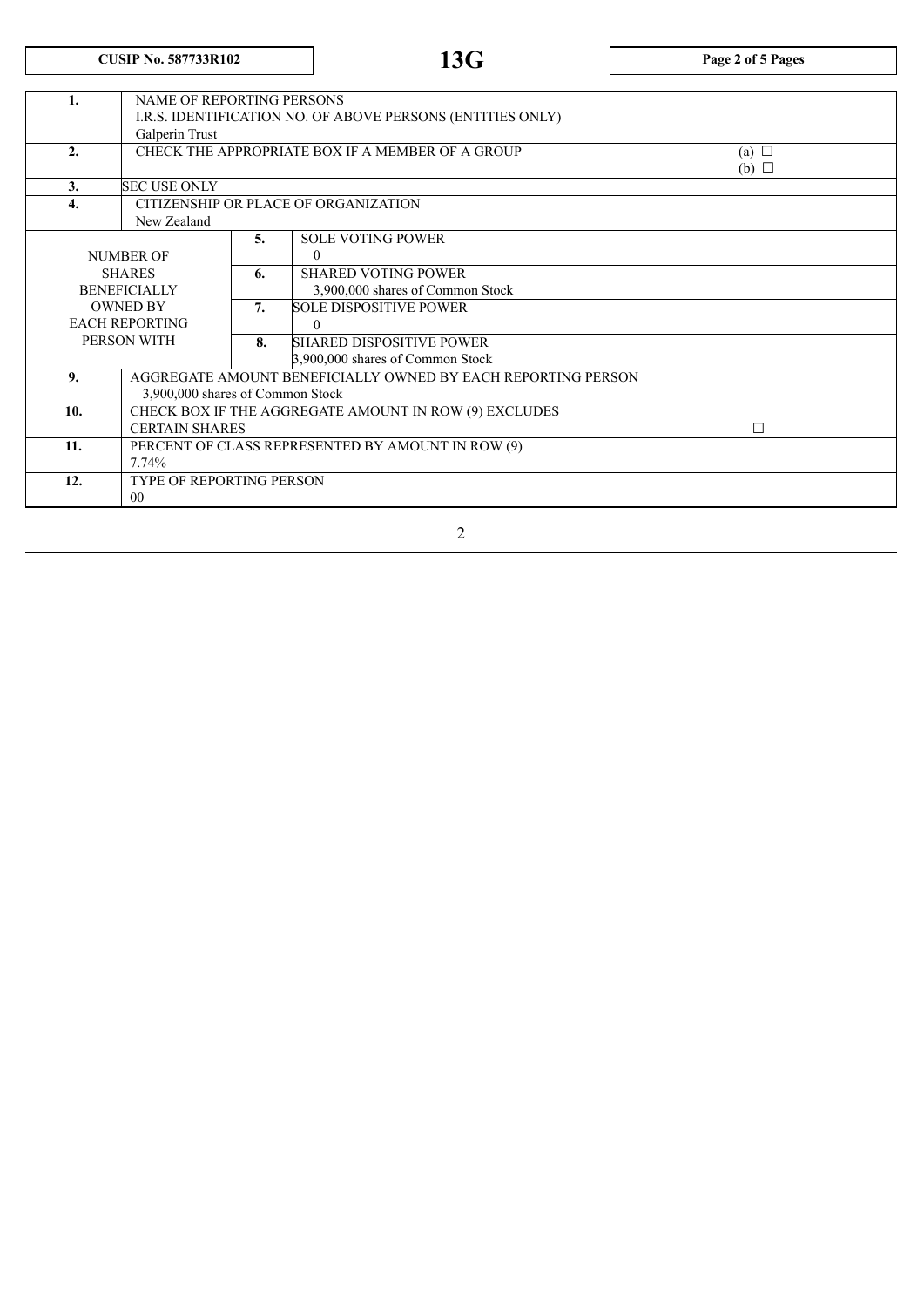**CUSIP No. 587733R102 13G Page <sup>3</sup> of <sup>5</sup> Pages**

| 1.               |                       | <b>NAME OF REPORTING PERSONS</b>                                           |    |                                                              |        |  |
|------------------|-----------------------|----------------------------------------------------------------------------|----|--------------------------------------------------------------|--------|--|
|                  |                       | I.R.S. IDENTIFICATION NO. OF ABOVE PERSONS (ENTITIES ONLY) Meliga No. 1 LP |    |                                                              |        |  |
| 2.               |                       | CHECK THE APPROPRIATE BOX IF A MEMBER OF A GROUP<br>(a) $\Box$             |    |                                                              |        |  |
|                  |                       | (b) $\Box$                                                                 |    |                                                              |        |  |
| 3.               |                       | <b>SEC USE ONLY</b>                                                        |    |                                                              |        |  |
| $\overline{4}$ . |                       | CITIZENSHIP OR PLACE OF ORGANIZATION                                       |    |                                                              |        |  |
|                  |                       | New Zealand                                                                |    |                                                              |        |  |
|                  |                       |                                                                            | 5. | <b>SOLE VOTING POWER</b>                                     |        |  |
|                  | NUMBER OF             |                                                                            |    | 3,900,000 shares of Common Stock                             |        |  |
|                  | <b>SHARES</b>         |                                                                            |    | <b>6. SHARED VOTING POWER</b>                                |        |  |
|                  | <b>BENEFICIALLY</b>   |                                                                            |    | $\mathbf{0}$                                                 |        |  |
|                  | <b>OWNED BY</b>       |                                                                            | 7. | <b>SOLE DISPOSITIVE POWER</b>                                |        |  |
|                  | <b>EACH REPORTING</b> |                                                                            |    | 3,900,000 shares of Common Stock                             |        |  |
|                  |                       | PERSON WITH                                                                |    | 8. SHARED DISPOSITIVE POWER                                  |        |  |
|                  |                       |                                                                            |    | $\Omega$                                                     |        |  |
|                  | 9.                    |                                                                            |    | AGGREGATE AMOUNT BENEFICIALLY OWNED BY EACH REPORTING PERSON |        |  |
|                  |                       | 3,900,000 shares of Common Stock                                           |    |                                                              |        |  |
|                  | 10.                   |                                                                            |    | CHECK BOX IF THE AGGREGATE AMOUNT IN ROW (9) EXCLUDES        |        |  |
|                  |                       | <b>CERTAIN SHARES</b>                                                      |    |                                                              | $\Box$ |  |
|                  | 11.                   |                                                                            |    | PERCENT OF CLASS REPRESENTED BY AMOUNT IN ROW (9)            |        |  |
|                  | 7.74%                 |                                                                            |    |                                                              |        |  |
|                  | 12.                   | <b>TYPE OF REPORTING PERSON</b>                                            |    |                                                              |        |  |
|                  | <b>PN</b>             |                                                                            |    |                                                              |        |  |
|                  |                       |                                                                            |    |                                                              |        |  |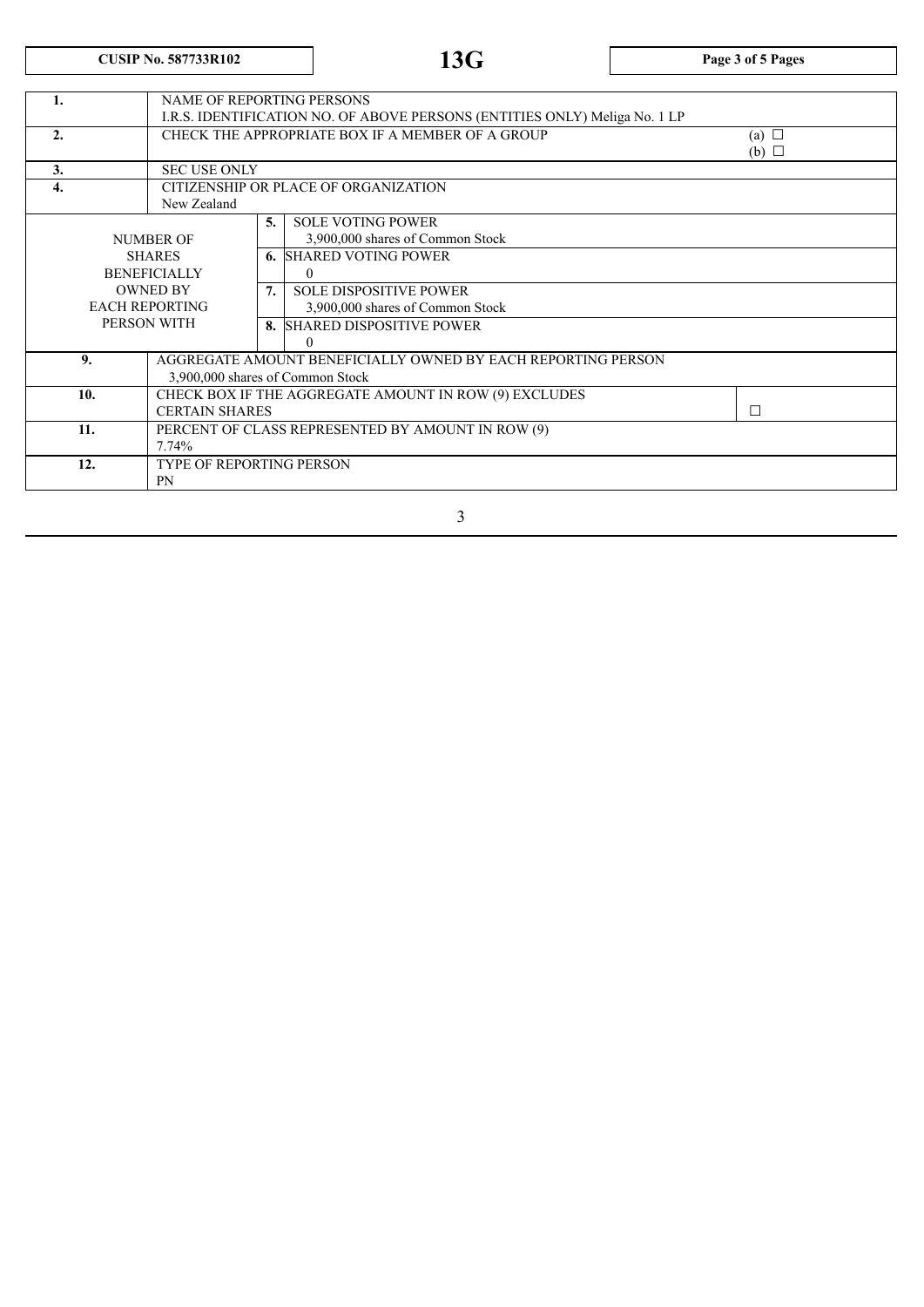# **CUSIP No. 587733R102 13G Page <sup>4</sup> of <sup>5</sup> Pages**

| 1.  | <b>NAME OF REPORTING PERSONS</b>                           |    |                                                              |     |        |  |  |
|-----|------------------------------------------------------------|----|--------------------------------------------------------------|-----|--------|--|--|
|     | I.R.S. IDENTIFICATION NO. OF ABOVE PERSONS (ENTITIES ONLY) |    |                                                              |     |        |  |  |
|     | Volorama Stichting                                         |    |                                                              |     |        |  |  |
| 2.  | CHECK THE APPROPRIATE BOX IF A MEMBER OF A GROUP           |    |                                                              | (a) | $\Box$ |  |  |
|     |                                                            |    |                                                              |     | П      |  |  |
| 3.  | <b>SEC USE ONLY</b>                                        |    |                                                              |     |        |  |  |
| 4.  | CITIZENSHIP OR PLACE OF ORGANIZATION                       |    |                                                              |     |        |  |  |
|     | Netherlands                                                |    |                                                              |     |        |  |  |
|     |                                                            | 5. | <b>SOLE VOTING POWER</b>                                     |     |        |  |  |
|     | NUMBER OF                                                  |    | $\mathbf{0}$                                                 |     |        |  |  |
|     | <b>SHARES</b>                                              |    | <b>SHARED VOTING POWER</b>                                   |     |        |  |  |
|     | <b>BENEFICIALLY</b>                                        |    | 3,900,000 shares of Common Stock                             |     |        |  |  |
|     | <b>OWNED BY</b>                                            |    | <b>SOLE DISPOSITIVE POWER</b>                                |     |        |  |  |
|     | <b>EACH REPORTING</b>                                      |    | $\theta$                                                     |     |        |  |  |
|     | PERSON WITH                                                | 8. | <b>SHARED DISPOSITIVE POWER</b>                              |     |        |  |  |
|     |                                                            |    | 3,900,000 shares of Common Stock                             |     |        |  |  |
| 9.  |                                                            |    | AGGREGATE AMOUNT BENEFICIALLY OWNED BY EACH REPORTING PERSON |     |        |  |  |
|     | 3,900,000 shares of Common Stock                           |    |                                                              |     |        |  |  |
| 10. |                                                            |    | CHECK BOX IF THE AGGREGATE AMOUNT IN ROW (9) EXCLUDES        |     |        |  |  |
|     | <b>CERTAIN SHARES</b>                                      |    |                                                              | П   |        |  |  |
| 11. |                                                            |    | PERCENT OF CLASS REPRESENTED BY AMOUNT IN ROW (9)            |     |        |  |  |
|     | 7.74%                                                      |    |                                                              |     |        |  |  |
| 12. | TYPE OF REPORTING PERSON                                   |    |                                                              |     |        |  |  |
|     | FI                                                         |    |                                                              |     |        |  |  |
|     |                                                            |    |                                                              |     |        |  |  |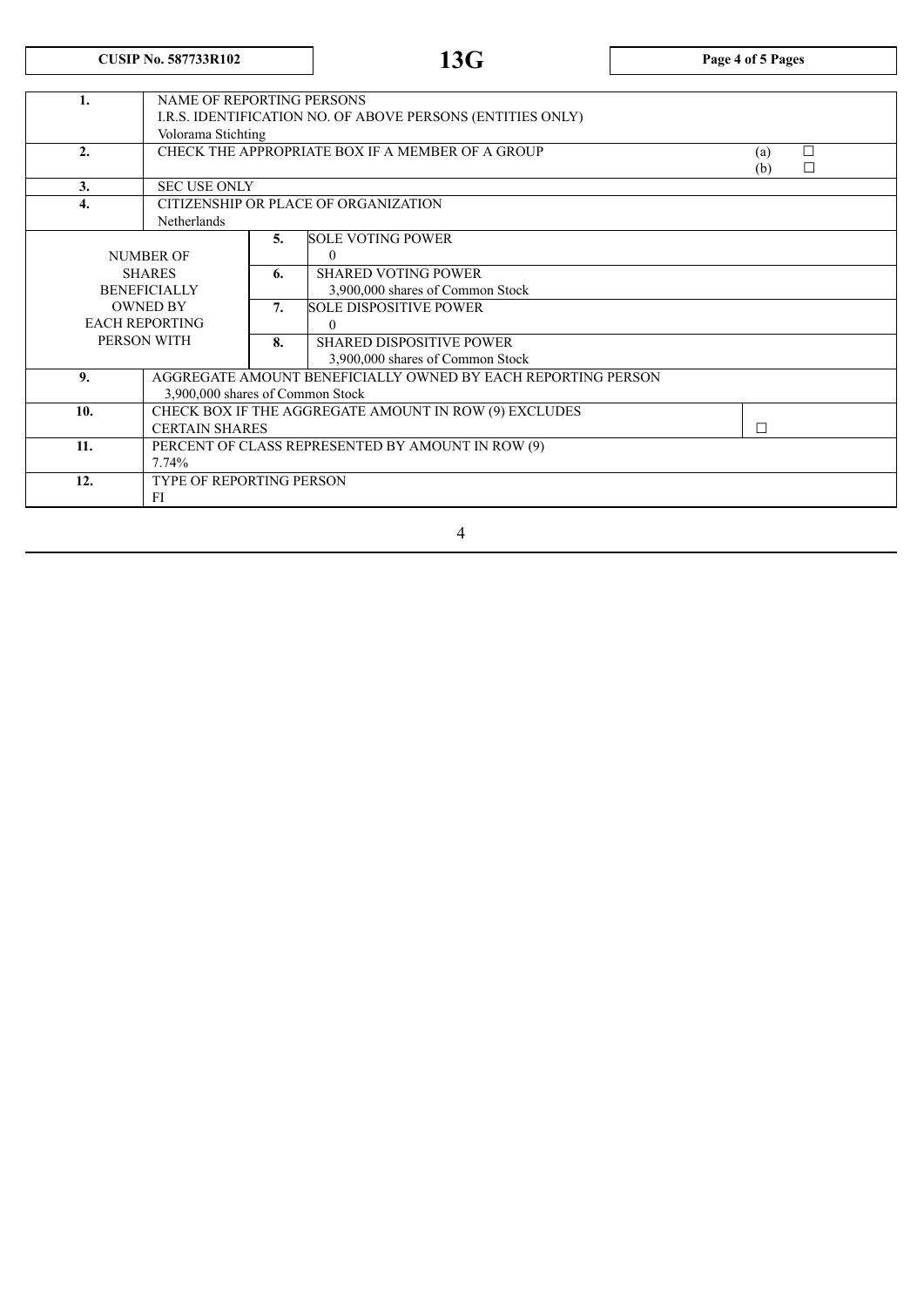#### **Explanatory Note**

This Amendment No. 4 to Schedule 13G (the "Schedule 13G") amends and updates the statements on Schedule 13G filed with the Securities and Exchange Commission on December 14, 2012, as amended by Amendment No. 1 filed with the Securities and Exchange Commission on February 2, 2016, as further amended by Amendment No. 2 filed with the Securities and Exchange Commission on February 14, 2017, and further amended by Amendment No. 3 filed with the Securities and Exchange Commission on February 3, 2021. This Amendment No. 4 is being filed jointly by the Galperin Trust (the "Trust"), Meliga No. 1 LP ("Meliga LP") and Volorama Stichting (each a "Reporting Person") relating to each Reporting Person's beneficial ownership of shares of common stock, \$0.001 par value (the "Common Stock"), of MercadoLibre, Inc., a Delaware corporation (the "Issuer"), resulting from gifts of an aggregate of 4,253,225 shares of Common Stock by Marcos Galperin and his spouse (collectively, the "Settlors") in connection with estate planning transactions. On August 5, 2016, Meliga LP sold 253,225 shares of Common Stock, which subsequently left the Reporting Persons collectively owning an aggregate of 4,000,000 shares of Common Stock. Upon receiving all requisite approvals, on December 9, 2020, Meliga LP sold 100,000 shares of Common Stock. Following this sale, the Reporting Persons collectively own an aggregate of 3,900,000 shares of Common Stock (the "Shares").

The Trust is an irrevocable trust formed under New Zealand law by the Settlors that was established for the benefit of Mr. Galperin's children and parents and certain charitable organizations. Intertrust Suisse Trustee GMBH (the "Trustee") acts as the independent trustee of the Trust. In connection with the estate planning transactions referenced above, the Settlors gifted 10,000 shares of Common Stock to the Trust on July 9, 2012, 3,786,563 shares of Common Stock to the Trust on December 12, 2012 and 456,662 shares of Common Stock to the Trust on February 20, 2015. After obtaining the requisite approvals described in Amendment No. 2 to Schedule 13G, on August 5, 2016, Meliga LP sold 253,225 shares of Common Stock. After obtaining the requisite approvals described in Amendment No. 3 to Schedule 13G, on December 9, 2020, Meliga LP sold 100,000 shares of Common Stock. As part of the estate planning transactions, the Trust concurrently transferred 4,253,225 shares of Common Stock to Meliga LP, a New Zealand limited partnership in which the Trust owns an approximately 99.999% limited partnership interest. Volorama Stichting, a Dutch foundation based in Amsterdam, The Netherlands, serves as the general partner (the "General Partner") of Meliga LP. Pursuant to the limited partnership agreement of Meliga LP, the Shares may not be voted or disposed of without the approval of the Trust (as limited partner) and the General Partner. In addition, pursuant to the settlement deed of the Trust, the Trustee is required to obtain the majority approval of a protective committee comprised of three individuals prior to taking any action with respect to voting or disposing of any of the Shares.

#### **Item 1(a). Name of Issuer:**

MercadoLibre, Inc., a Delaware corporation

#### **Item 1(b). Address of Issuer**'**s Principal Executive Offices:**

WTC Free Zone Dr. Luis Bonavita 1294, Of. 1733, Tower II Montevideo, Uruguay, 11300

#### **Item 2(a). Name of Persons Filing:**

Galperin Trust; Meliga No. 1 LP; and Volorama Stichting.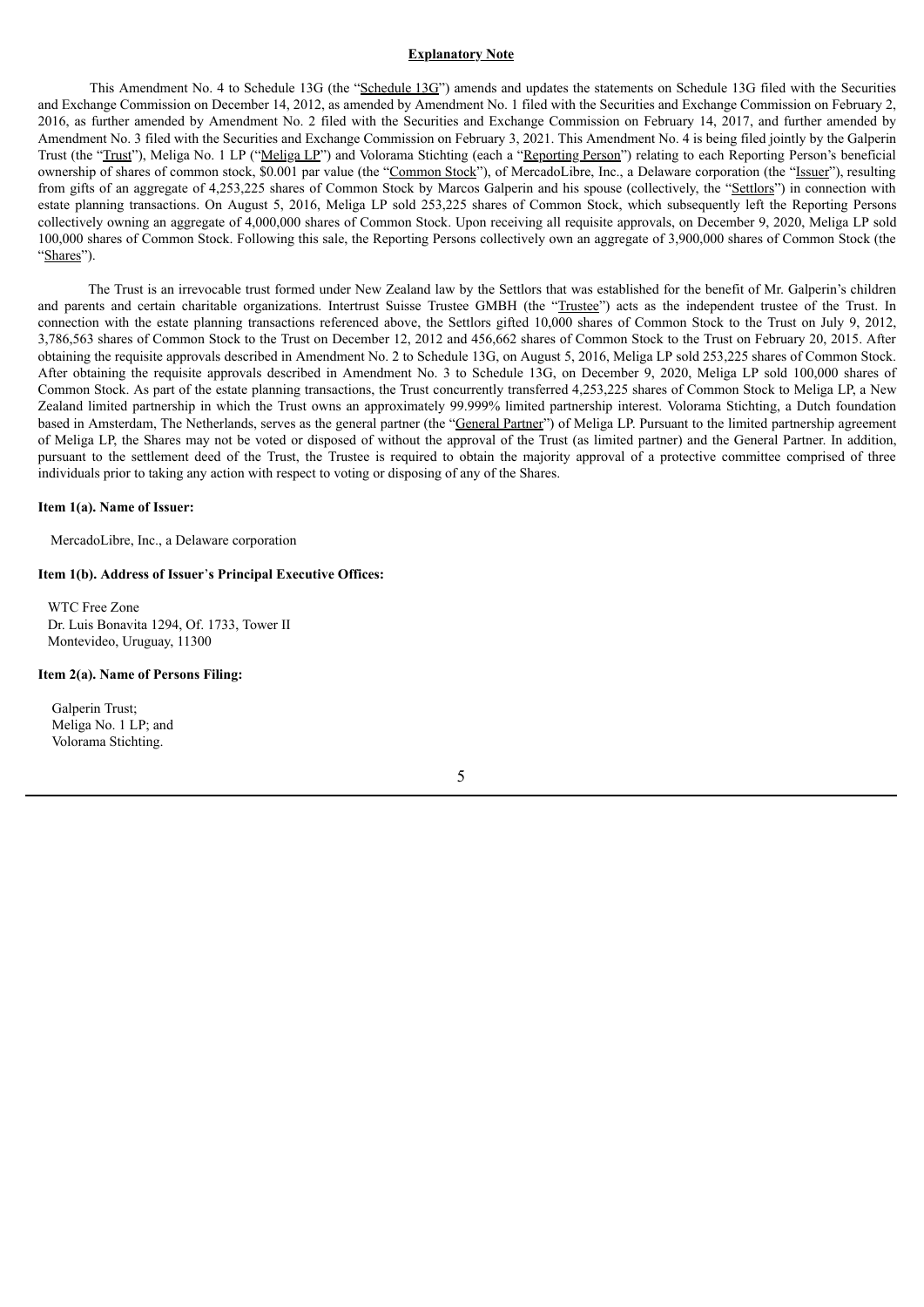### **Item 2(b). Address of Principal Business Office or, if None, Residence:**

The address of the principal business office of each of the reporting persons is as follows:

Galperin Trust c/o Intertrust Suisse Trustee GMBH, as Trustee Zählerweg 6, 6300 Zug, Switzerland

Meliga No. 1 LP C/o Volorama Stichting, Basisweg 10, 1043 AP Amsterdam, the Netherlands

Volorama Stichting Basisweg 10, 1043 AP Amsterdam, the Netherlands

#### **Item 2(c). Citizenship:**

Galperin Trust is a trust formed under the laws of New Zealand. Meliga No. 1 LP is a partnership formed under the laws of New Zealand. Volorama Stichting is a foundation with a seat at Amsterdam, The Netherlands.

#### **Item 2(d). Title of Class of Securities:**

Common stock, \$0.001 par value per share

### **Item 2(e). CUSIP Number:**

587733R102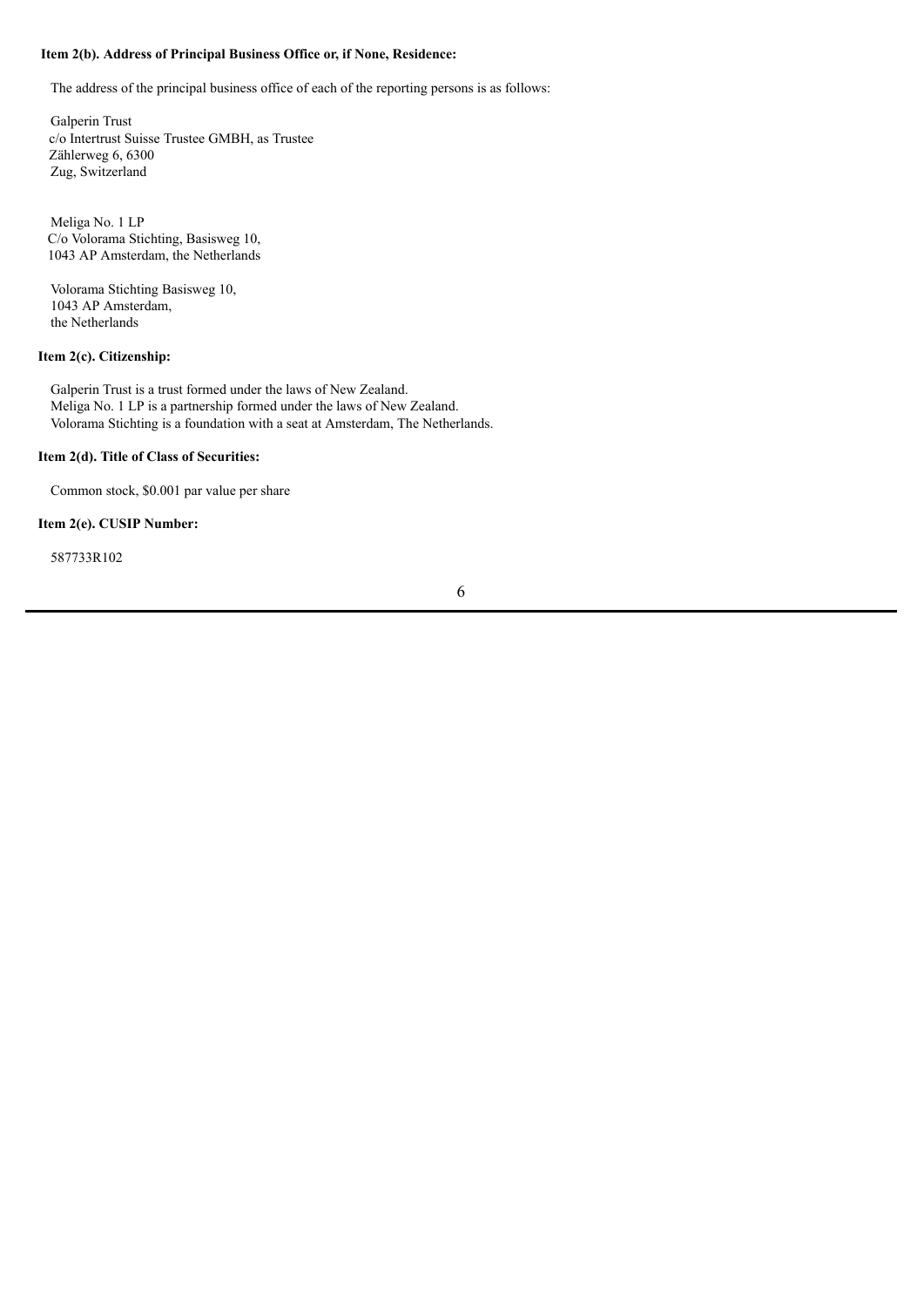#### Item 3. If This Statement is Filed Pursuant to Rule 13d-1(b), or 13d-2(b) or (c), Check Whether the Person Filing is a:

- (a)  $\Box$  Broker or dealer registered under Section 15 of the Exchange Act.
- (b)  $\Box$  Bank as defined in Section 3(a)(6) of the Exchange Act.
- (c)  $\Box$  Insurance company as defined in Section 3(a)(19) of the Exchange Act.
- (d) ☐ Investment company registered under Section 8 of the Investment Company Act.
- (e)  $\Box$  An investment adviser in accordance with Rule 13d-1(b)(1)(ii)(E).
- (f)  $\Box$  An employee benefit plan or endowment fund in accordance with Rule 13d-1(b)(1)(ii)(F).
- (g)  $\Box$  A parent holding company or control person in accordance with Rule 13d-1(b)(1)(ii)(G).
- (h)  $\Box$  A savings association as defined in Section 3(b) of the Federal Deposit Insurance Act.
- (i)  $\Box$  A church plan that is excluded from the definition of an investment company under Section 3(c)(14) of the Investment Company Act.
- (j)  $\Box$  Group, in accordance with Rule 13d-1(b)(1)(ii)(J).

#### **Item 4. Ownership.**

Galperin Trust:

- (a) Amount beneficially owned: 3,900,000.
- (b) Percent of class: 7.74%.\*
- (c) Number of shares as to which such person has:
	- (i) Sole power to vote or to direct the vote: 0.
	- (ii) Shared power to vote or to direct the vote: 3,900,000.
	- (iii) Sole power to dispose or to direct the disposition of: 0.
	- (iv) Shared power to dispose or to direct the disposition of: 3,900,000.

#### Meliga No. 1 LP:

- (a) Amount beneficially owned: 3,900,000.
- (b) Percent of class: 7.74%.\*
- (c) Number of shares as to which such person has:
	- (i) Sole power to vote or to direct the vote: 3,900,000.
	- (ii) Shared power to vote or to direct the vote: 0.
	- (iii) Sole power to dispose or to direct the disposition of: 3,900,000.
	- (iv) Shared power to dispose or to direct the disposition of: 0.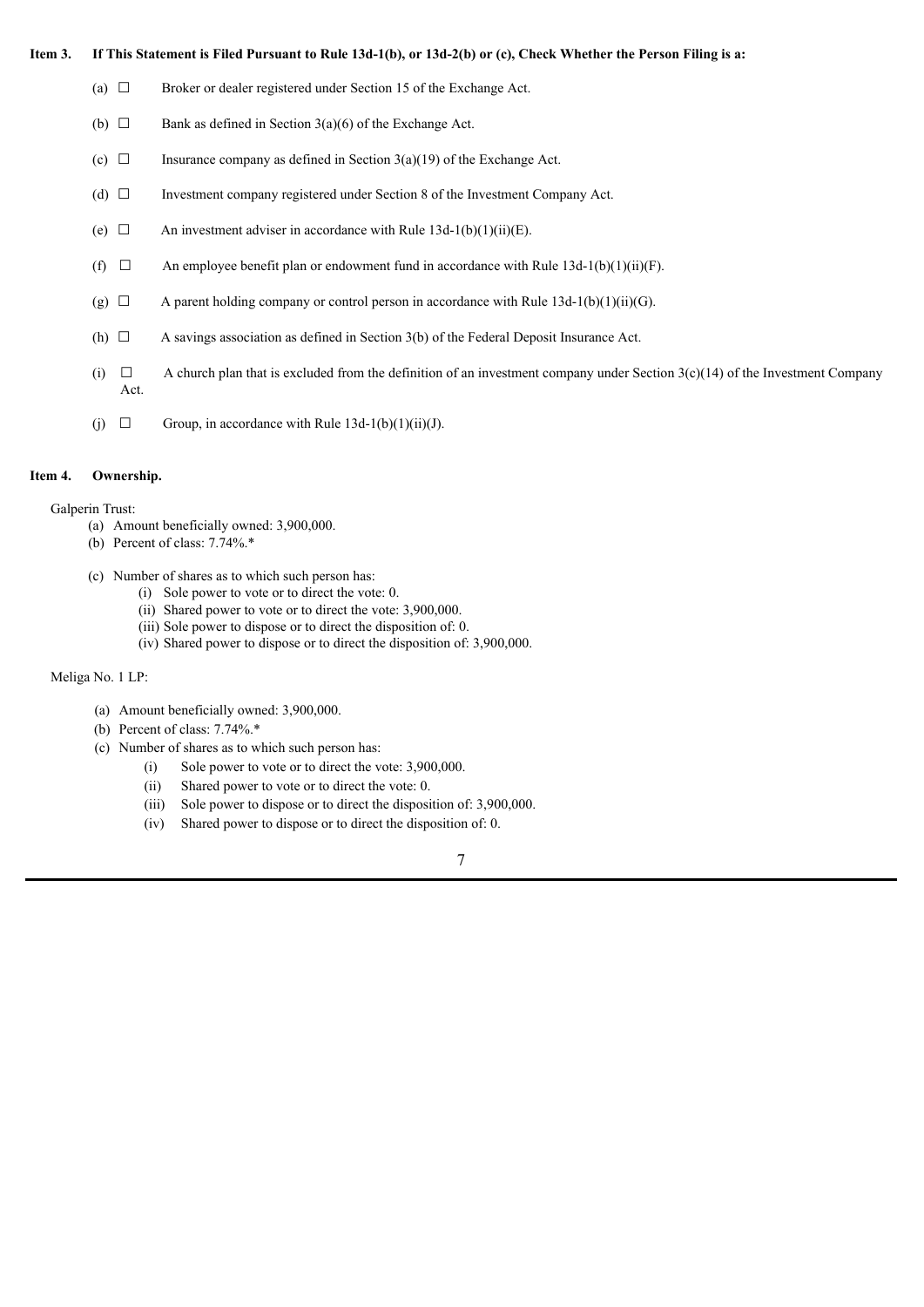#### Volorama Stichting:

- (a) Amount beneficially owned: 3,900,000.
- (b) Percent of class: 7.74%.\*
- (c) Number of shares as to which such person has:
	- (i) Sole power to vote or to direct the vote: 0.
	- (ii) Shared power to vote or to direct the vote: 3,900,000.
	- (iii) Sole power to dispose or to direct the disposition of: 0.
	- (iv) Shared power to dispose or to direct the disposition of: 3,900,000.

\*The percentage of class has been calculated based upon 50,377,981 shares of the Issuer's Common Stock outstanding as of May 2, 2022, based on the Issuer's Quarterly Report on Form 10-Q filed by the Issuer on May 6, 2022.

Meliga LP holds directly 3,900,000 shares of Common Stock, representing approximately 7.74% of the outstanding Common Stock of the Issuer.

The Galperin Trust, which owns approximately 99.999% of the limited partnership interests of Meliga LP, shares the power to direct the voting and disposition of the assets of Meliga LP, including the Shares, and as such, may be regarded as a beneficial owner of Common Stock owned beneficially or of record by Meliga LP. Pursuant to the limited partnership agreement of Meliga LP, the Shares may not be voted or disposed of without the approval of the Trust (as limited partner) and the General Partner. In addition, pursuant to the settlement deed of the Trust, the Trustee is required to obtain the majority approval of a protective committee comprised of three individuals prior to taking any action with respect to voting or disposing of any of the Shares.

Volorama Stichting, which owns approximately 0.001% of Meliga LP and serves as its General Partner, shares the power to direct the voting and disposition of the assets of Meliga LP, including the Shares, and as such, may be regarded as a beneficial owner of Common Stock owned beneficially or of record by Meliga LP.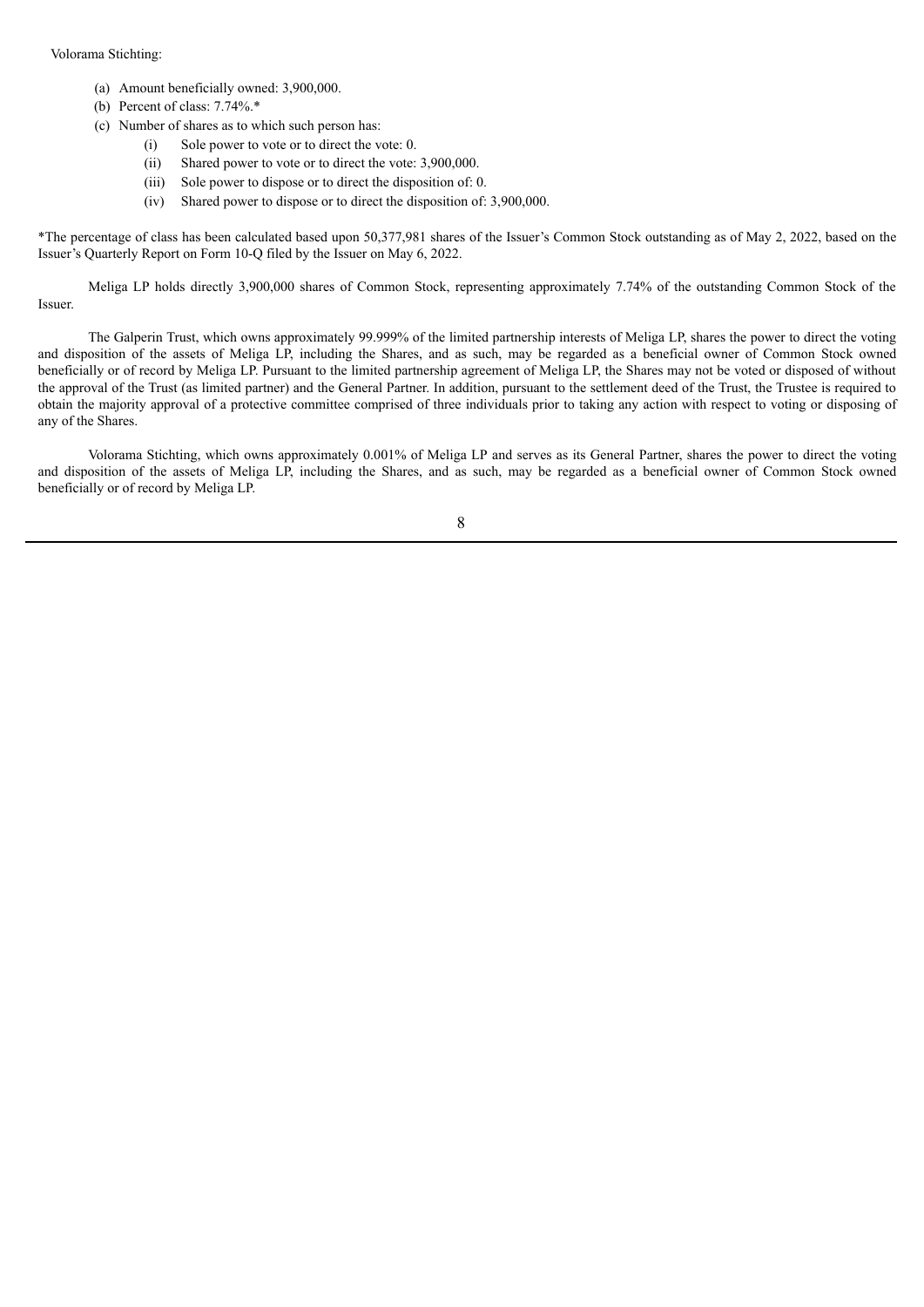#### **Item 5. Ownership of Five Percent or Less of a Class.**

Not applicable.

#### **Item 6. Ownership of More than Five Percent on Behalf of Another Person.**

Not applicable.

Item 7. Identification and Classification of the Subsidiary Which Acquired the Security Being Reported on by the Parent Holding Company or **Control Person:**

Not applicable.

#### **Item 8. Identification and Classification of Members of the Group.**

Not applicable.

#### **Item 9. Notice of Dissolution of Group.**

Not applicable.

#### **Item 10. Certifications.**

By signing below I certify that, to the best of my knowledge and belief, the securities referred to above were not acquired and are not held for the purpose of or with the effect of changing or influencing the control of the issuer of the securities and were not acquired and are not held in connection with or as a participant in any transaction having that purpose or effect, other than activities solely in connection with a nomination under §240.14a-11.

### **MATERIAL TO BE FILED AS EXHIBITS**

Reference is made to Exhibit 99.1 to the Statement on Schedule 13G filed with the Securities and Exchange Commission on December 14, 2012 which is incorporated by reference into this Amendment No. 4 to Schedule 13G.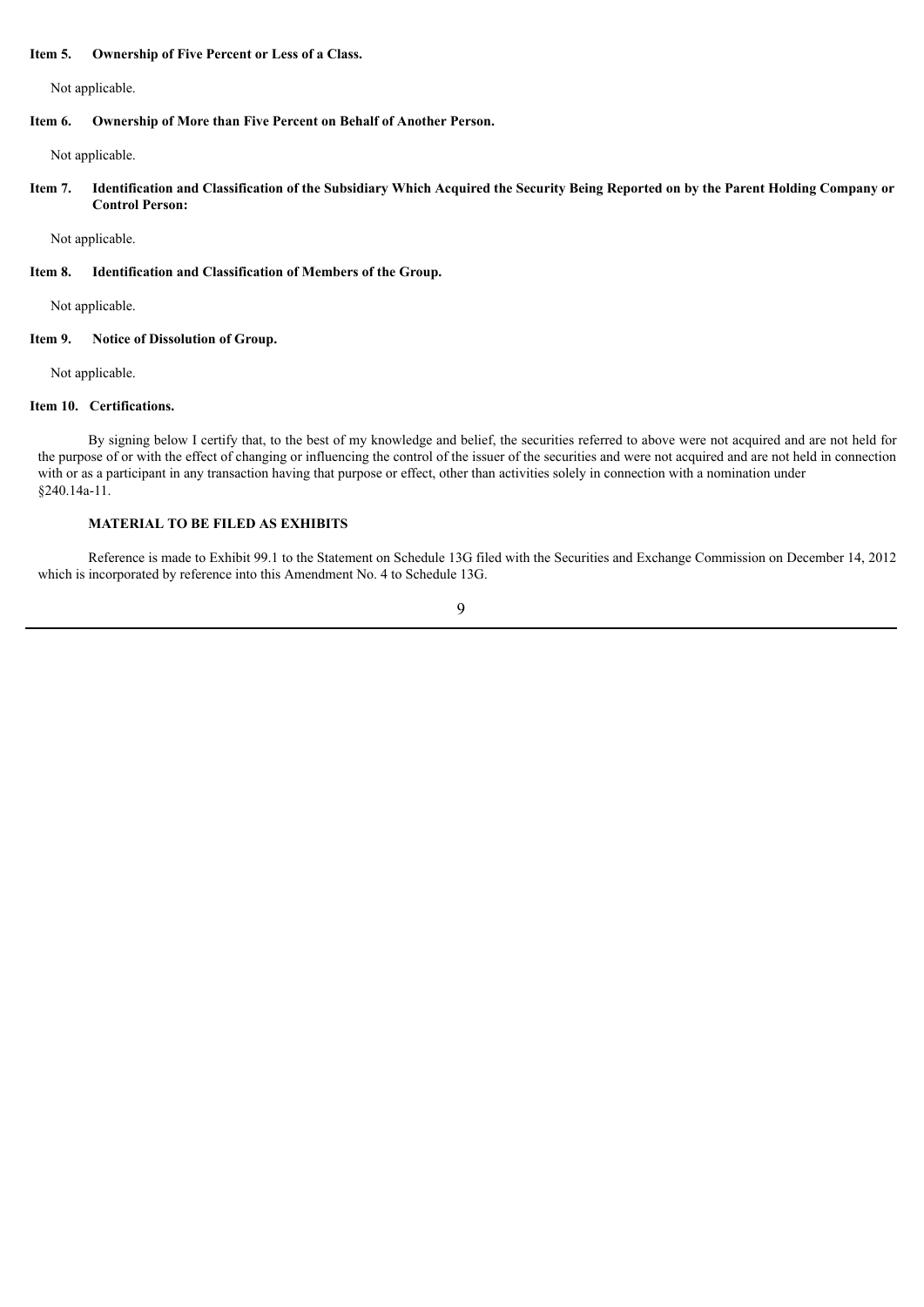#### **SIGNATURES**

After reasonable inquiry and to the best of my knowledge and belief, each of the undersigned certifies that the information set forth in this statement is true, complete and correct.

Dated this 25th day of May 2022

#### **Galperin Trust**

By: Intertrust Suisse Trustee GMBH

/s/ Jurgen M. J. Borgt By: Jurgen M. J. Borgt Its: Managing Director

/s/ Sophie Perrin-Janet By: Sophie Perrin-Janet Its: Authorised Signatory

**Meliga No. 1 LP**

By: Volorama Stichting, its general partner

/s/ Eduardo Sanguinetti By: Eduardo Sanguinetti Its: Director A

By: Intertrust (Netherlands) B.V., its Managing Director

/s/ Kevin Santegoeds By: Intertrust (Netherlands) B.V. Its: Proxyholder: Kevin Santegoeds

/s/ Sirian Bruijstens By: Intertrust (Netherlands) B.V. Its: Proxyholder: Sirian Bruijstens

By: Intertrust Suisse Trustee GMBH, its limited partner

/s/ Jurgen M. J. Borgt By: Jurgen M. J. Borgt Its: Managing Director

/s/ Sophie Perrin-Janet By: Sophie Perrin-Janet Its: Authorised Signatory